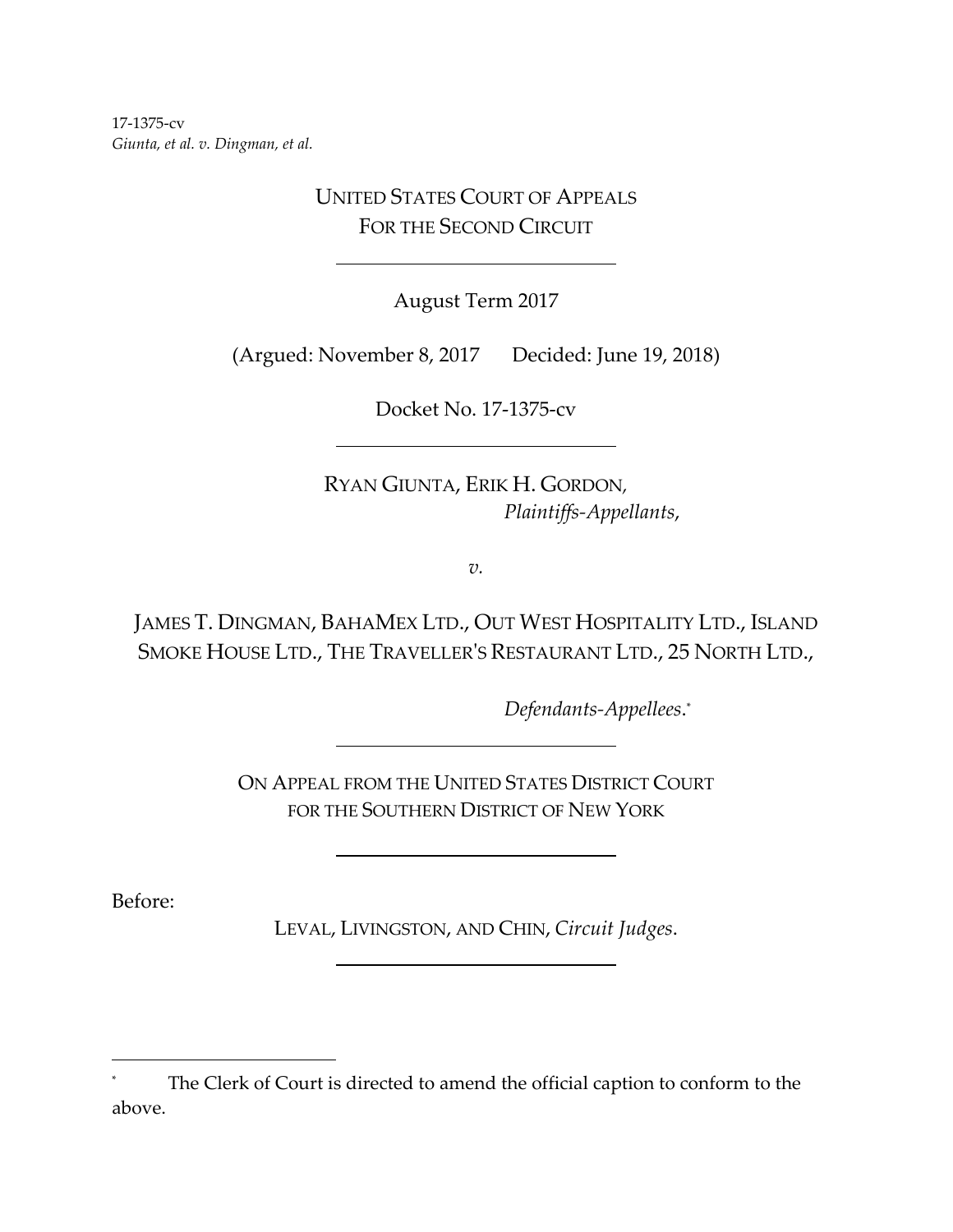Appeal from a judgment of the United States District Court for the Southern District of New York (Buchwald, *J.*), dismissing the action for lack of subject matter jurisdiction. The district court concluded that plaintiffs‐appellants had failed to sufficiently allege a "domestic transaction" under section 10(b) of the Securities Exchange Act of 1934 (the "Exchange Act"). As that was the only federal claim and diversity jurisdiction was lacking, the district court dismissed the case.

VACATED AND REMANDED.

FRANKLIN B. VELIE (Harry H. Rimm, *on the brief*), Sullivan & Worcester LLP, New York, New York, *for Plaintiffs‐Appellants*.

Jeffrey A. Mitchell, Judith R. Cohen, Browne George Ross LLP, New York, New York, *for Defendants‐Appellees.*

CHIN, *Circuit Judge*:

This is an appeal by plaintiffs‐appellants Ryan Giunta and Erik H. Gordon from a judgment of the district court dismissing this action against defendants‐appellees James T. Dingman, BahaMex Ltd., Out West Hospitality Ltd., Island Smoke House Ltd., the Travellerʹs Restaurant Ltd., and 25 North Ltd., for lack of subject matter jurisdiction. The district court concluded that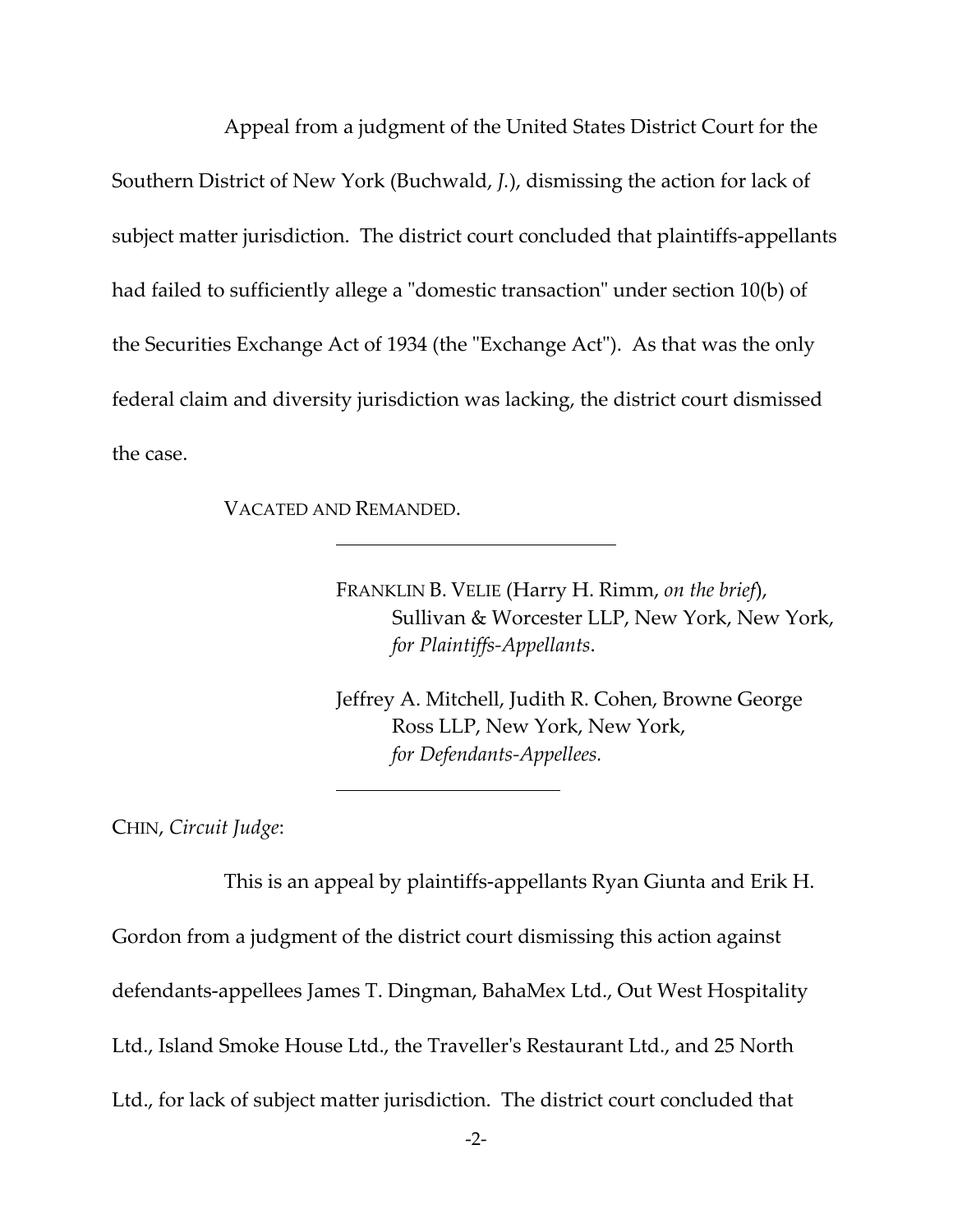plaintiffs had not sufficiently alleged a "domestic transaction" under section 10(b) of the Securities Exchange Act of 1934 (the "Exchange Act"). As that was the only federal claim and diversity jurisdiction was lacking, the district court dismissed the case. For the reasons set forth below, we vacate the judgment of dismissal and remand for further proceedings.

#### *BACKGROUND*

## **A.** *The Facts*

For purposes of this appeal, the facts alleged in plaintiffsʹ first complaint and proposed second amended complaint (the "SAC") are assumed to be true.<sup>1</sup>

Gordon met defendant‐appellee Dingman through Giunta, their mutual friend, in or around late 2011.2 In April 2013, Dingman invited Gordon to visit him in the Bahamas where he showed him the Travellerʹs, a restaurant that was part of Dingmanʹs hospitality venture and operated by his purported holding company, Out West Hospitality Ltd. ("OWH"). In November 2013, Dingman asked Gordon about investing in OWH.

<sup>&</sup>lt;sup>1</sup> The district court treated the SAC as the "operative complaint." Sp. App. 4.

Giunta is also a named plaintiff-appellant. His claims, however, do not involve the question presented on appeal as to whether there is a cognizable Exchange Act claim.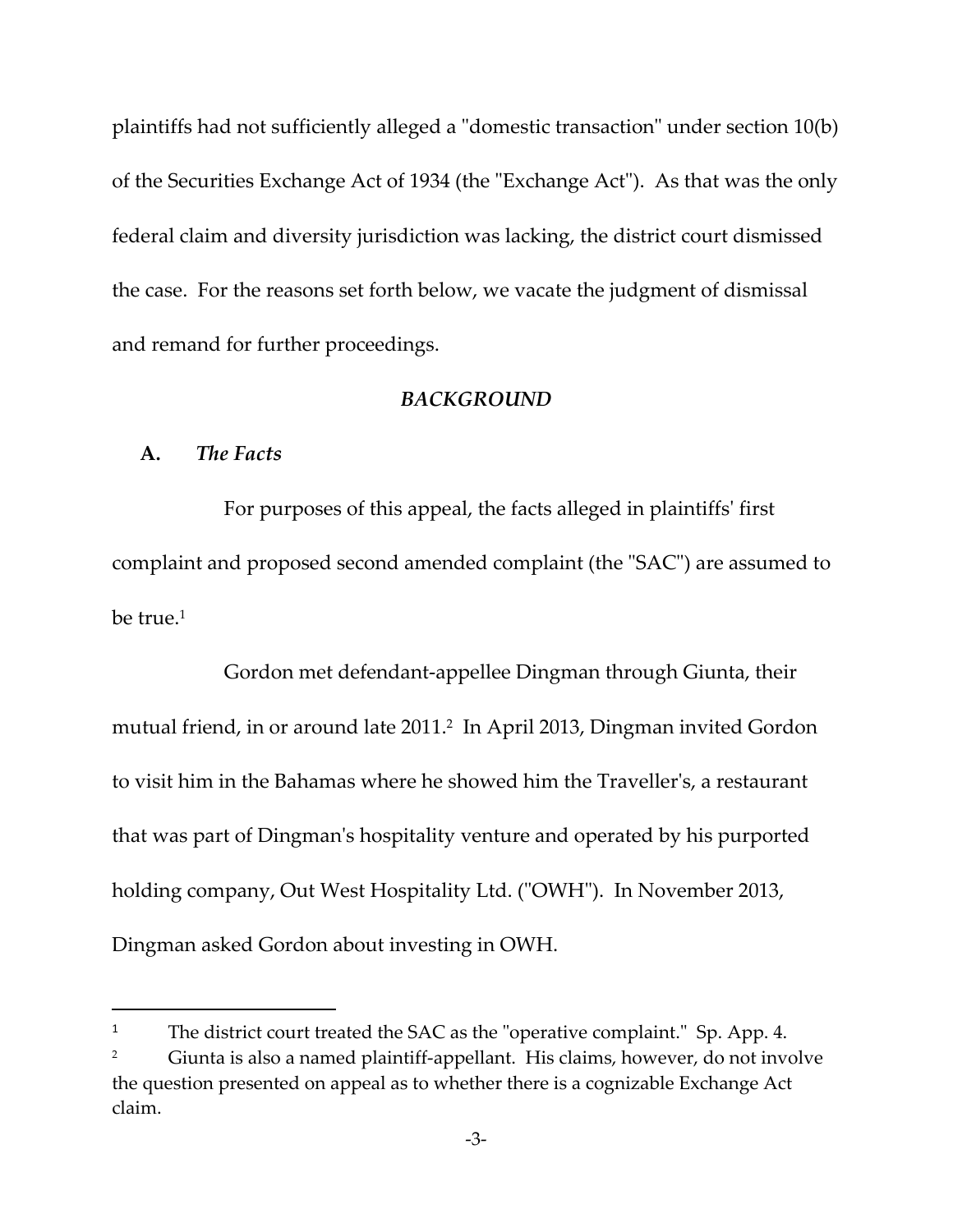From around November 1 to November 22, 2013, Gordon and Dingman met regularly for lunch in Manhattan and had several phone calls initiated by Dingman that Gordon took in Manhattan. They also met at least once at Dingmanʹs family home in Manhattan. These New York meetings and the telephone conversations which Gordon took in New York are collectively referred to in the SAC and in this opinion as the "November 2013 Communications.ʺ Dingman made various material misrepresentations to Gordon during the November 2013 Communications to induce him to invest in OWH and/or its purported subsidiaries. It was also during the November 2013 Communications that Gordon accepted Dingmanʹs offer of a 50% equity stake in the venture in return for Gordon's investment of capital (the "Agreement").<sup>3</sup> The Agreement was not reduced to writing.

Dingman made the following misrepresentations during the November 2013 Communications: (i) OWH was the parent company and 100% owner of Travellerʹs and other purported subsidiaries; (ii) Dingman would issue shares of OWH to Gordon worth up to 50% of OWHʹs equity; (iii) Dingman had personally invested more than \$600,000 in OWH; (iv) OWH and its purported

The equity breakdown was going to be 45% for Gordon, 45% for Dingman, and 10% for Giunta for services rendered ("sweat equity").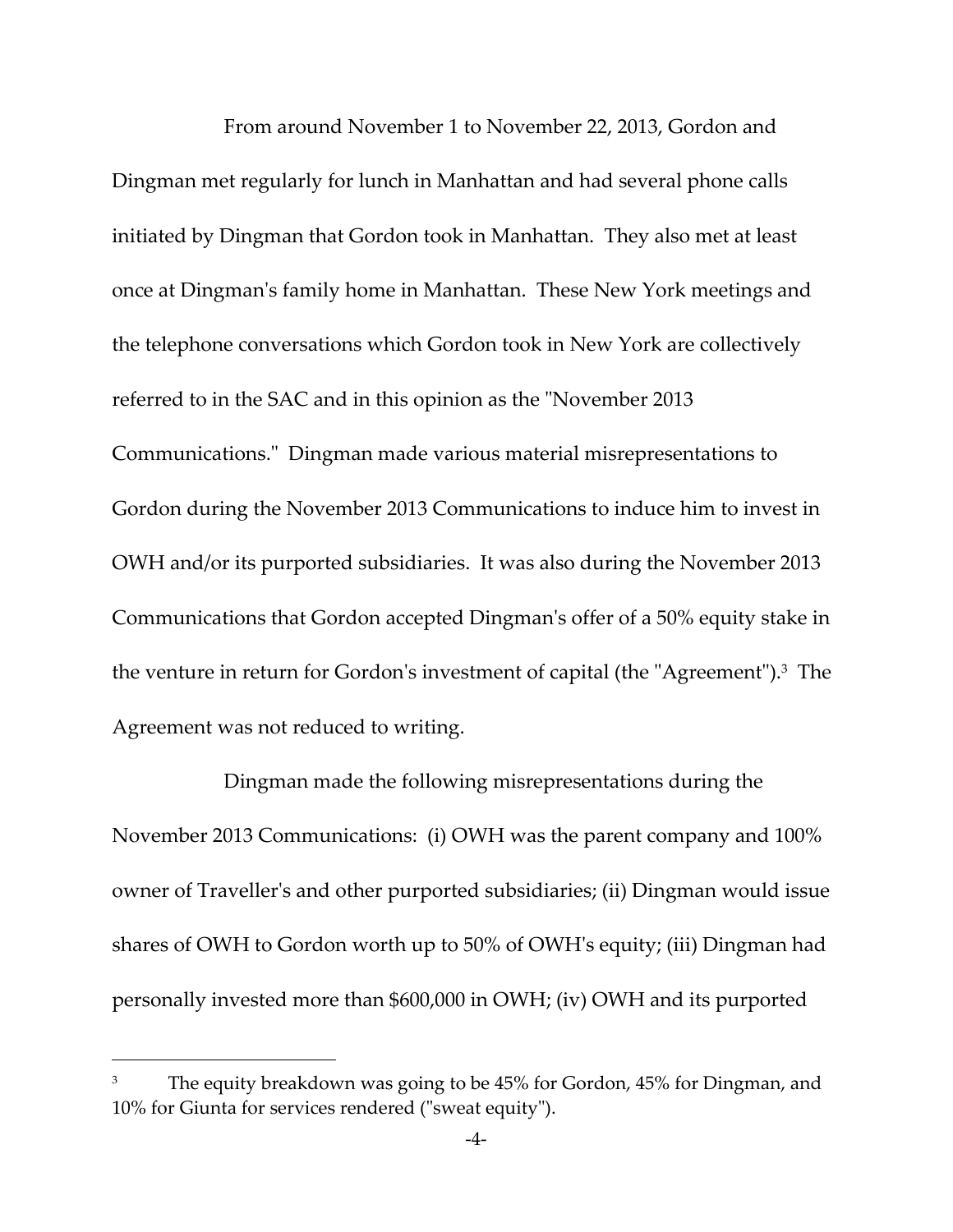subsidiaries were profitable; and (v) Gordon, Giunta, and Dingman were the only equity stakeholders in OWH.

Pursuant to the Agreement, on November 22, 2013, Gordon wired \$100,000 from his personal bank account in New York to an account identified by Dingman. In an acknowledgment letter on OWH letterhead, Dingman stated: ʺThis letter is to acknowledge the receipt of 3 wires in the total amount \$100,000.00 USD made out to Travellerʹs Restaurant. [OWH] intends to use the funds to purchase material and general operations. The investment will represent a 10 percent stake in the holding company of Out west Hospitallity [sic]. We appreciate your support and investment in the holding company." App. 254.4

On December 17, 2013, Gordon wired another \$150,000 from his personal bank account in New York to Dingman. Dingman sent Gordon a nearly identical acknowledgment letter on OWH letterhead that stated that the wire was "made out to Traveller's Restaurant," the funds were to be used for certain operations, and the "[t]he investment will represent a 10 percent stake in the holding company of Out west Hospitallity [sic]." App. 256. It further noted that

Although not alleged in the SAC, as Gordon explained in an affidavit, he received and read the letter in Manhattan.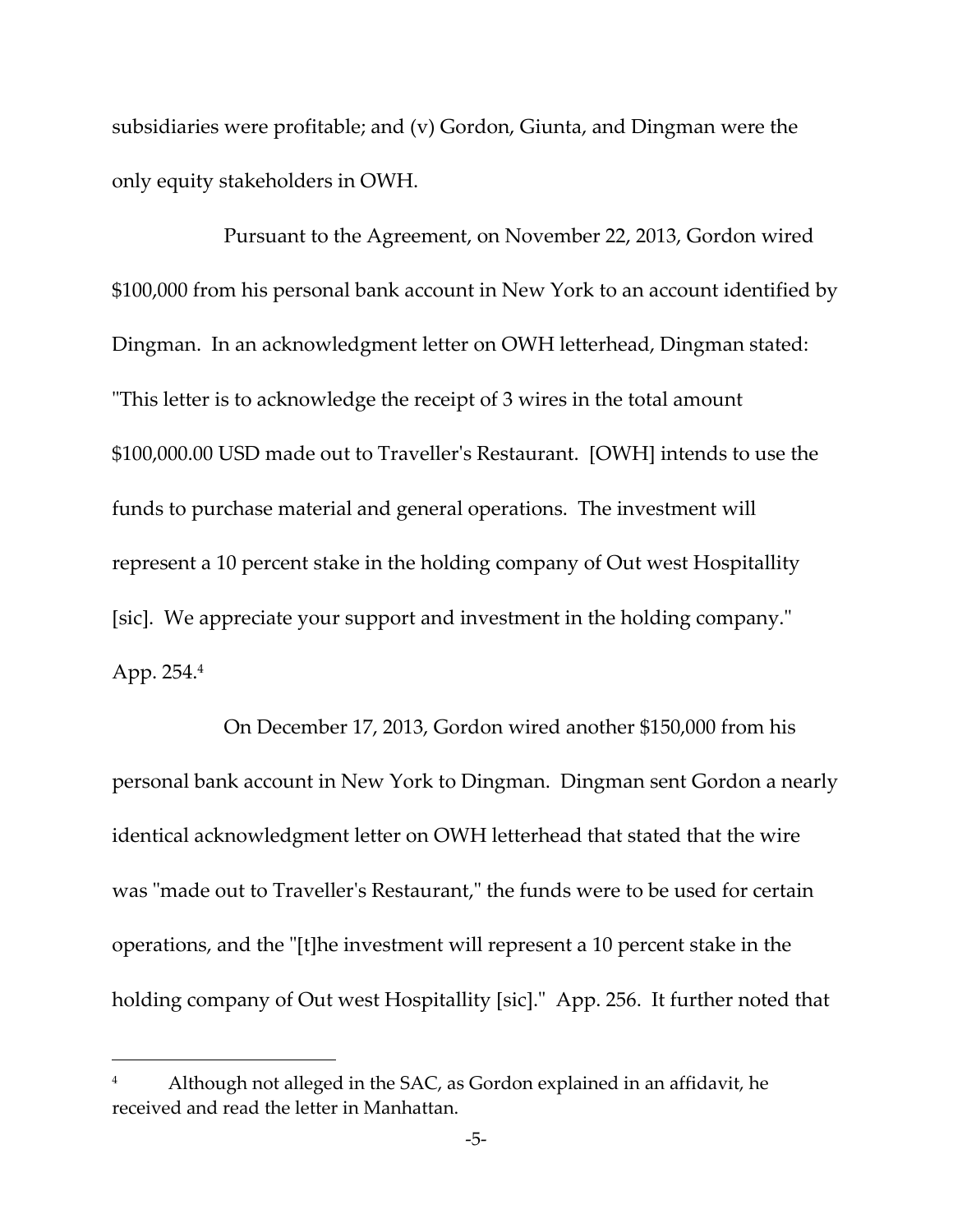on "January 15<sup>th</sup> the company [OWH] will issue shares that will represent a total investment of  $250,000$  USD." App.  $256.5$ 

From around January 2014 through April 2014, Dingman and Gordon continued to meet regularly for lunch in Manhattan where Dingman repeated the misrepresentations from the November 2013 Communications. Dingman also made similar misrepresentations in emails, *e.g.*, in a March 27, 2014 email from Dingman to Gordon where Dingman confirmed that "Erik and I have partnered up in The Bahamas in a fifty/fifty partnership." App. 258.

On March 7, 2014, at a lunch in California, Dingman asked Gordon to wire \$18,000 to him as a personal loan. Gordon did so from his New York bank account. Dingman never repaid the loan, and told Gordon that the money would count toward Gordonʹs equity. On or around March 12, 2014, Gordon wired an additional \$75,000 as an investment in OWH to Dingman, again from his bank account in New York.

Gordon repeatedly requested financial records for OWH throughout early 2014, but never received them. On September 9, 2014, Dingman sent a joint letter to all OWH investors informing them that all businesses had been closed.

<sup>&</sup>lt;sup>5</sup> This letter also was received and read by Gordon in Manhattan.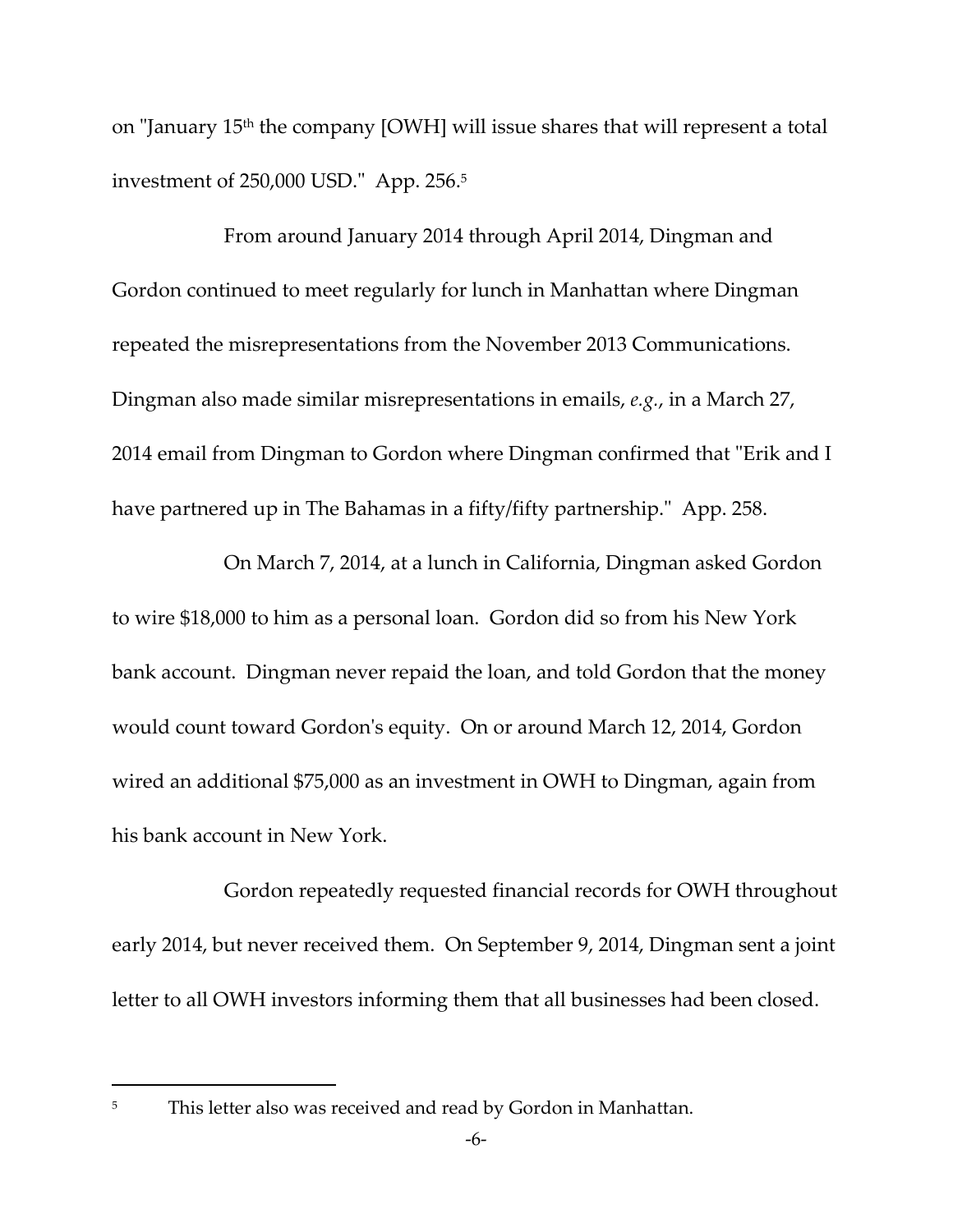The letter also stated that Dingman was doing a capital call to raise additional funds that would dilute existing shares if the shareholders failed to invest more. The existence of other equity holders came as a surprise to Gordon given Dingman's previous representations that Dingman and Gordon shared in 50/50 equity of OWH. In the following weeks, Dingman ignored Gordon's phone calls and emails requesting operating and financial information and refused to return Gordon's investment.

# **B.** *The Proceedings Below*

This action was originally commenced by fourteen American and Bahamian plaintiffs. Shortly after defendants filed a motion to dismiss for *forum non conveniens*, eleven plaintiffs voluntarily dismissed their claims, leaving only the two current American plaintiffs, Gordon and Giunta, and a company allegedly owned by Giunta.

After the other plaintiffs dismissed their claims, the court directed Gordon and Giunta to file an opposition to the motion to dismiss along with a proposed amended pleading. Gordon and Giunta submitted the SAC, which asserted subject matter jurisdiction on the basis of diversity of citizenship and

‐7‐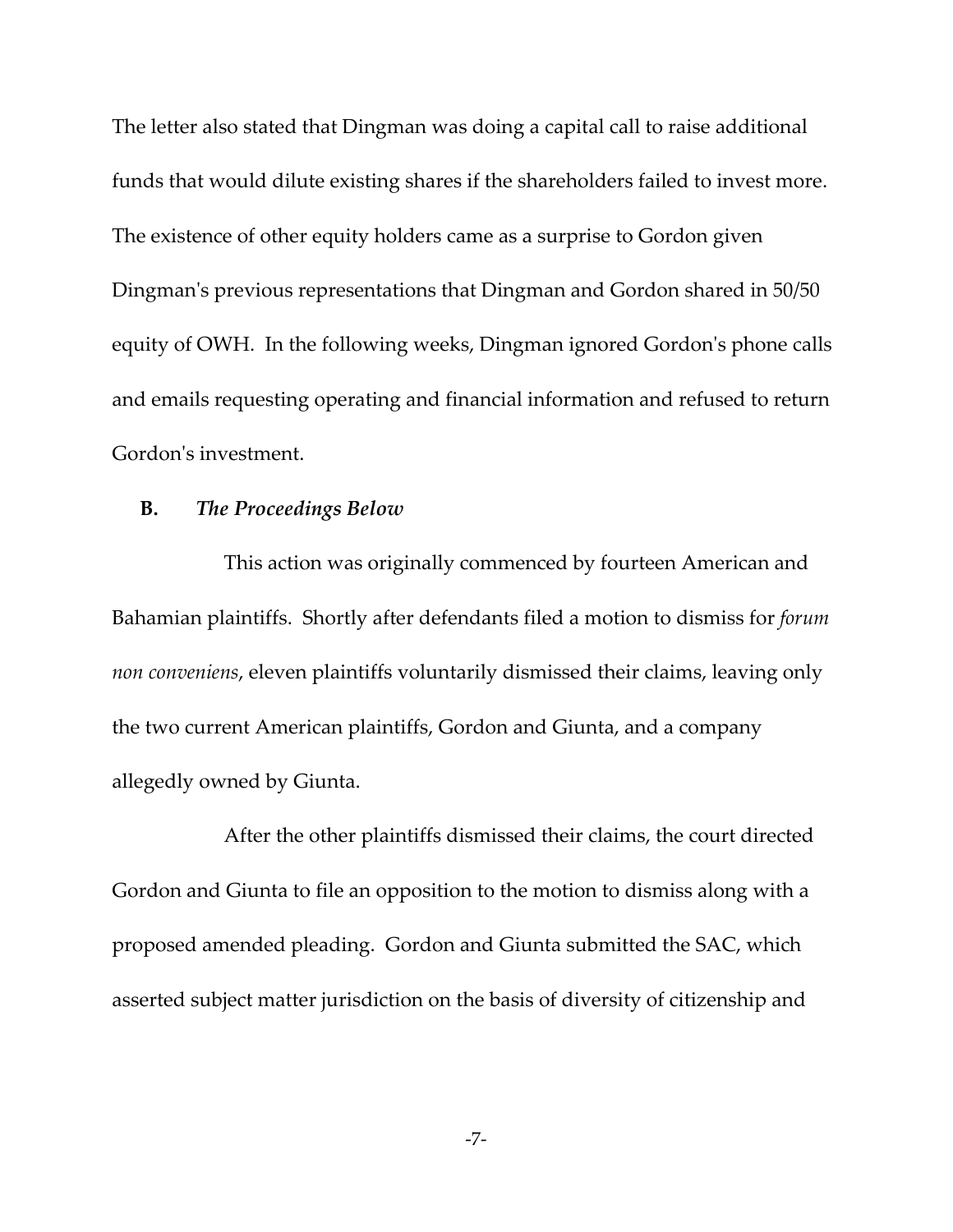federal question jurisdiction arising from Gordonʹs section 10(b) claim ‐‐ the only remaining claim asserted under federal law.

At a February 16, 2017 hearing on the motion to dismiss, the district court directed the parties to file submissions addressing whether Gordonʹs section 10(b) claim was a cognizable "domestic" securities claim under *Morrison v. National Australia Bank Ltd*., 561 U.S. 247 (2010).

After considering the partiesʹ submissions and the allegations set forth in the SAC, on March 29, 2017, the district court dismissed the case for lack of subject matter jurisdiction. The court concluded that diversity jurisdiction was lacking, and that Gordon had not sufficiently alleged a "domestic transaction," as required for a cognizable federal securities claim. Applying Rule 12(b)(6) standards to the sufficiency of the federal securities claim, the district court determined that the transaction was not domestic because Bahamian approval was required for shares to be issued to Gordon.<sup>6</sup> It reasoned that this "approval" was a condition precedent that had to be satisfied before Dingman and Gordon became "irrevocably bound" to effect the purchase and sale of the securities. The

Part III of Chapter 360 of the Bahamas Exchange Control Regulations provides that issuance of shares in a Bahamian company to a non‐resident foreign national requires the approval of both the Bahamian Investments Board and the Central Bank of the Bahamas before shares may be issued.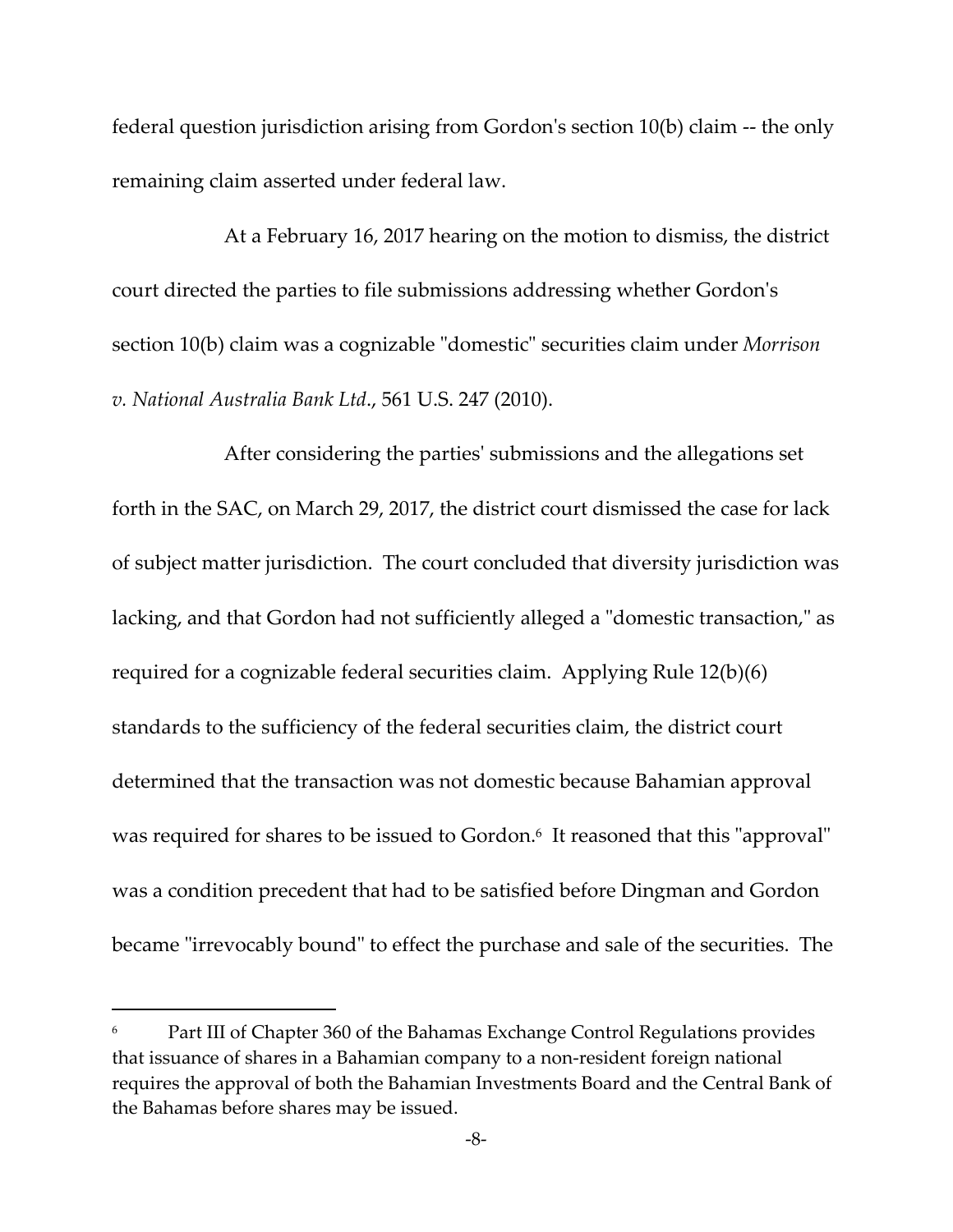district court therefore concluded that a sufficient domestic transaction had not been entered into at the time of the Agreement.<sup>7</sup> Judgment was entered March 31, 2017.8 This appeal followed*.*

## *DISCUSSION*

## **I. Domestic Transaction**

## **A.** *Applicable Law*

We review *de novo* a district courtʹs dismissal of a complaint under Rule 12(b)(6), accepting all of the complaintʹs factual allegations as true and drawing all reasonable inferences in the plaintiffsʹ favor. *Forest Park Pictures v. Universal Television Network, Inc.*, 683 F.3d 424, 429 (2d Cir. 2012). The complaint must state a claim that is plausible on its face. *Bell Atl. Corp. v. Twombly*, 550 U.S. 544, 570 (2007). "A claim has facial plausibility when the plaintiff pleads factual

The district court pointed out that the SAC alleged that "Dingman stated to Gordon that his shares would be registered with the appropriate Bahamian authorities." SAC ¶ 24.

We note the district court erred in concluding that the court lacked subject matter jurisdiction. *See Morrison*, 561 U.S. at 253‐54. A complaint which alleges a violation of section 10(b) is within the federal question jurisdiction conferred by 28 U.S.C. § 1331. However, if the allegations fail to assert the facts necessary to sustain a claim for relief, the proper disposition is to dismiss the case on the merits under Fed. R. Civ. P. 12(b)(6). This constitutes an adjudication of the claim on the merits, not a dismissal for lack of subject matter jurisdiction.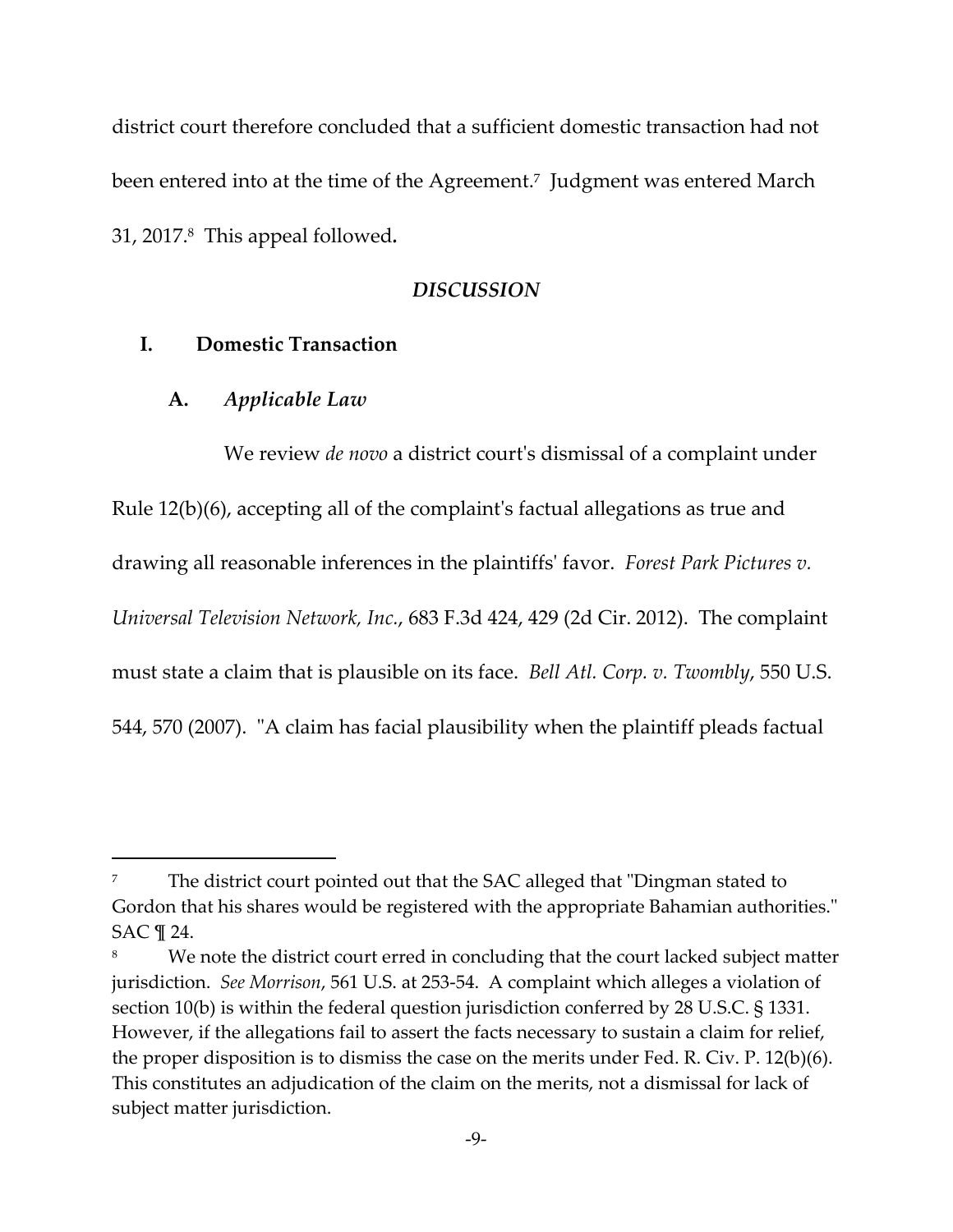content that allows the court to draw the reasonable inference that the defendant is liable for the misconduct alleged.<sup>"</sup> *Ashcroft v. Iqbal,* 556 U.S. 662, 678 (2009).

Section 10(b) of the Exchange Act makes it unlawful "[t]o use or employ, in connection with the purchase or sale of any security . . . , any manipulative or deceptive device or contrivance in contravention of such rules and regulations as the Commission may prescribe as necessary or appropriate in the public interest or for the protection of investors. $\degree$  15 U.S.C. § 78 $j(b)$ .

 In *Morrison*, the Supreme Court held that section 10(b) does not apply extraterritorially but only to "transactions in securities listed on domestic exchanges[ ] and *domestic transactions in other securities*.ʺ 561 U.S. at 267 (emphasis added). *Morrison* did not provide guidance as to what constitutes ʺdomestic transactions in other securities.ʺ *Id*. In *Absolute Activist Value Master Fund Ltd. v. Ficeto,* however, we explained that "domestic transactions," are those involving securities in which (1) irrevocable liability is incurred in the United States, or (2) title passes within the United States. 677 F.3d 60, 62 (2d Cir. 2012).

With respect to the first category -- whether irrevocable liability is incurred in the United States -- we explained that "it is sufficient for a plaintiff to allege facts leading to the plausible inference that . . . the purchaser incurred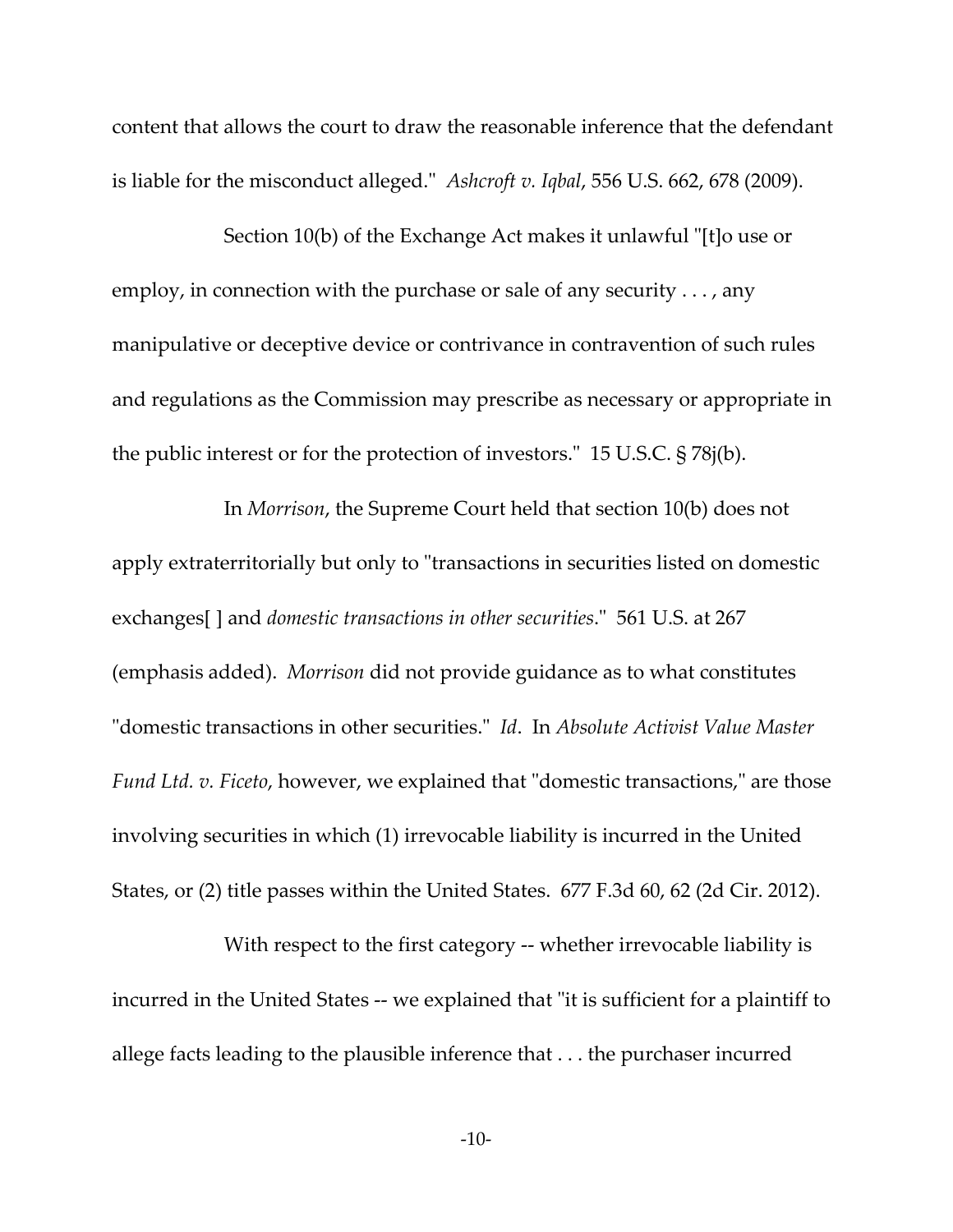irrevocable liability within the United States to take and pay for a security, or that the seller incurred irrevocable liability within the United States to deliver a security.<sup>"</sup> *Id.* at 68. Irrevocable liability, for section 10(b) purposes, attaches "when the parties become bound to effectuate the transaction," that is, when "the parties obligated themselves to perform what they had agreed to perform even if the formal performance of their agreement is to be after a lapse of time." *Id.* at 67‐68 (quoting *Radiation Dynamics, Inc. v. Goldmuntz*, 464 F.2d 876, 891 (2d Cir. 1972)); *see also Plumbersʹ Union Local No. 12 Pension Fund v. Swiss Reinsurance Co.*, 753 F. Supp. 2d 166, 177 (S.D.N.Y. 2010) (holding that a purchase of securities is "domestic" if the purchaser "incur[s] an irrevocable liability to take and pay for the stock" in the United States (quoting *Blau v. Ogsbury*, 210 F.2d 426, 427 (2d Cir. 1954)).

 To determine whether irrevocable liability was incurred within the United States, courts look to the terms, timing, and place of the partiesʹ contracting and liabilities thereunder. *See Absolute Activist*, 677 F.3d at 68‐69. Relevant "facts concerning the formation of the contracts, the placement of purchase orders, . . . or the exchange of money" should be considered. *Id.* at 70.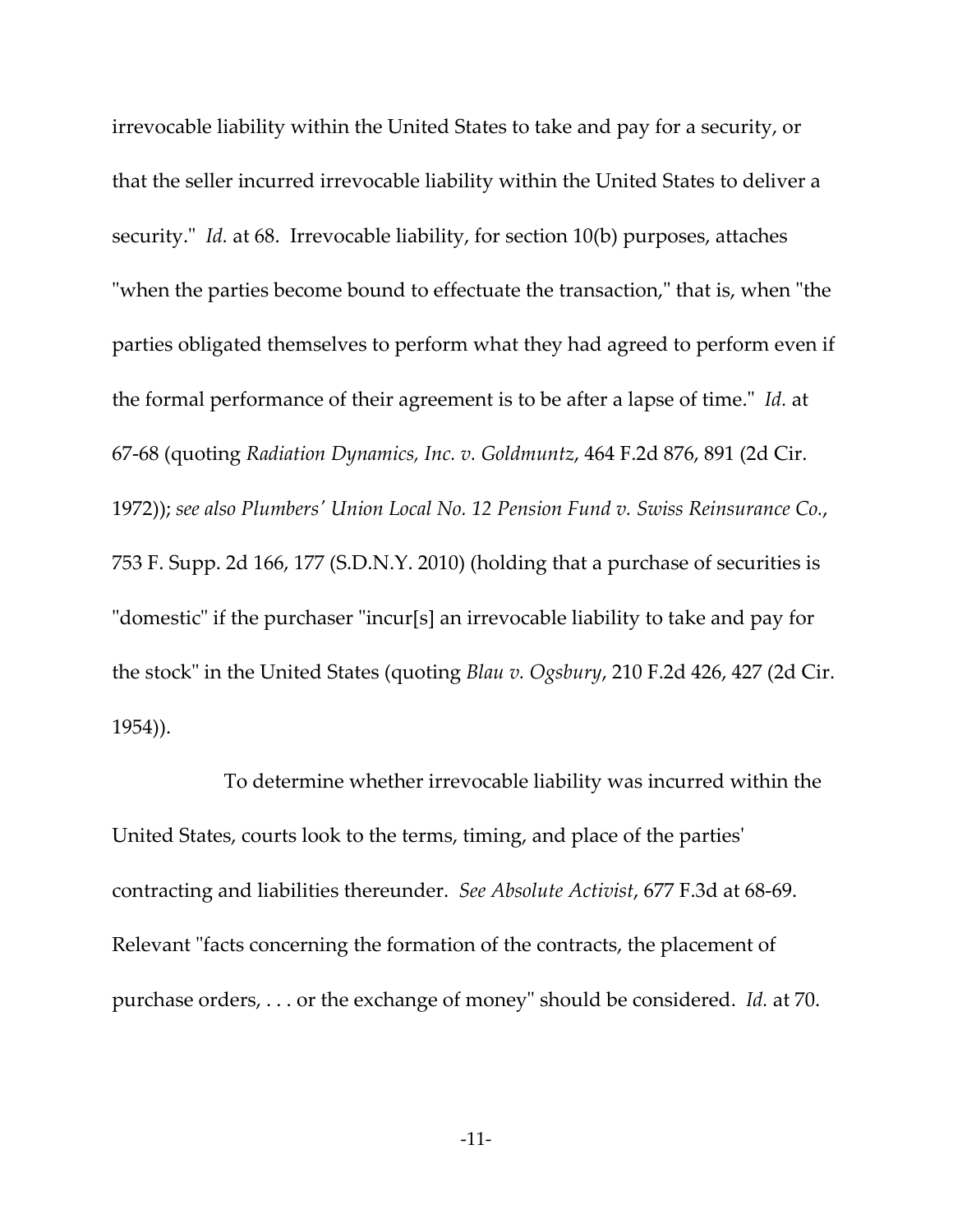At the pleading stage, it is sufficient for the plaintiff "to allege facts leading to the plausible inferenceʺ of a domestic transaction. *Id.* at 68.

#### **B.** *Application*

As OWHʹs shares were not listed on a domestic exchange, Gordon had to sufficiently allege that the Agreement involved a "domestic transaction," meaning that Gordon (the purchaser) incurred irrevocable liability within the United States to take and pay for a security or Dingman (the seller) incurred irrevocable liability within the United States to deliver a security. We conclude that the complaint plausibly alleged that (1) the Agreement was a contract, and thus Gordon and Dingman became obligated to take, pay for, and deliver a security when they were in the United States; and (2) this liability was irrevocable when they formed the Agreement, even though their obligations were subject to a condition subsequent. Because the Agreement was made in the United States, Gordon has adequately alleged a "domestic transaction" for purposes of the Exchange Act.

The SAC alleges that Dingman and Gordon agreed "that Gordon would invest capital in OWH and/or its subsidiaries in exchange for a fifty percent equity stake in OWH.ʺ App. 269; *see Express Indus. & Terminal Corp. v.*

‐12‐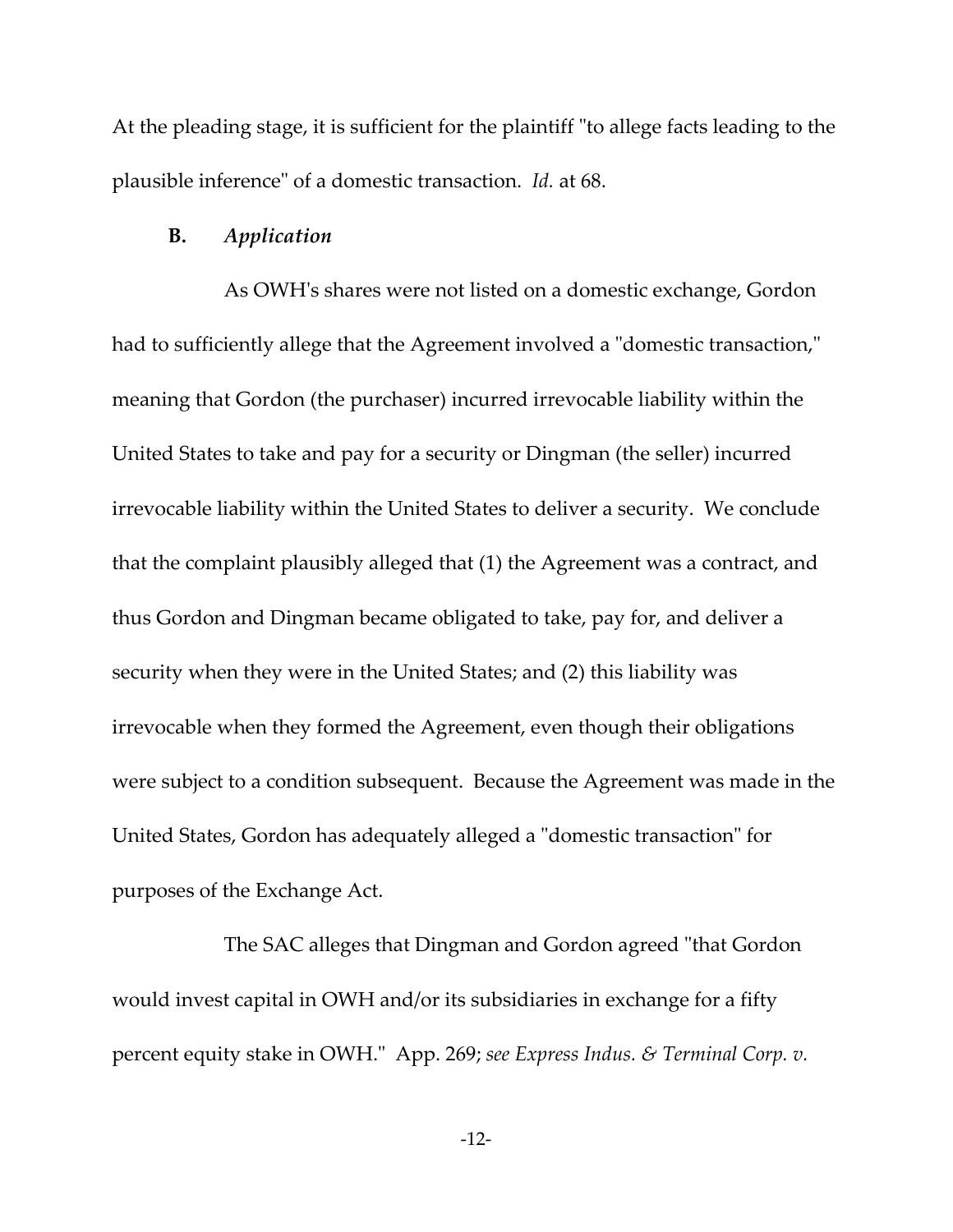*N.Y. State Depʹt of Transp.*, 93 N.Y.2d 584, 589 (1999) (ʺGenerally, courts look to basic elements of the offer and the acceptance to determine whether there is an objective meeting of the minds sufficient to give rise to a binding and enforceable contract."). Dingman's offer, as alleged in the SAC, was "sufficiently definite  $\dots$ such that its unequivocal acceptance" gave "rise to an enforceable contract." *Express Indus.*, 93 N.Y.2d at 589‐90. Although the offer did not specify the total amount of money Gordon would invest, Gordon subsequently wired \$100,000 to Dingman, and Dingman confirmed receipt of the funds and stated that the investment would represent a 10% stake in the company. This "subsequent conductʺ ‐‐ following Gordonʹs transfer of funds ‐‐ makes the price of Gordonʹs investment "sufficiently definite," 22 N.Y. Jur. 2d Contracts § 20, such that Gordon and Dingman incurred liability in the United States with respect to a security. *See, e.g.*, *United States v. Vilar*, 729 F.3d 62, 78 (2d Cir. 2013) (ʺ[T]he record contains facts 'concerning the formation of the contracts' and 'the exchange of money,' which are precisely the sort we indicated may suffice to prove that irrevocable liability was incurred in the United States.").<sup>9</sup>

Dingman counters that the Agreement was not a binding contract because the Agreement specified that he would refund Gordonʹs investment if they could not agree to "a written document memorializing the terms of Gordon's investment." App. 269. He contends that this illustrates that the parties did "not intend to be bound until their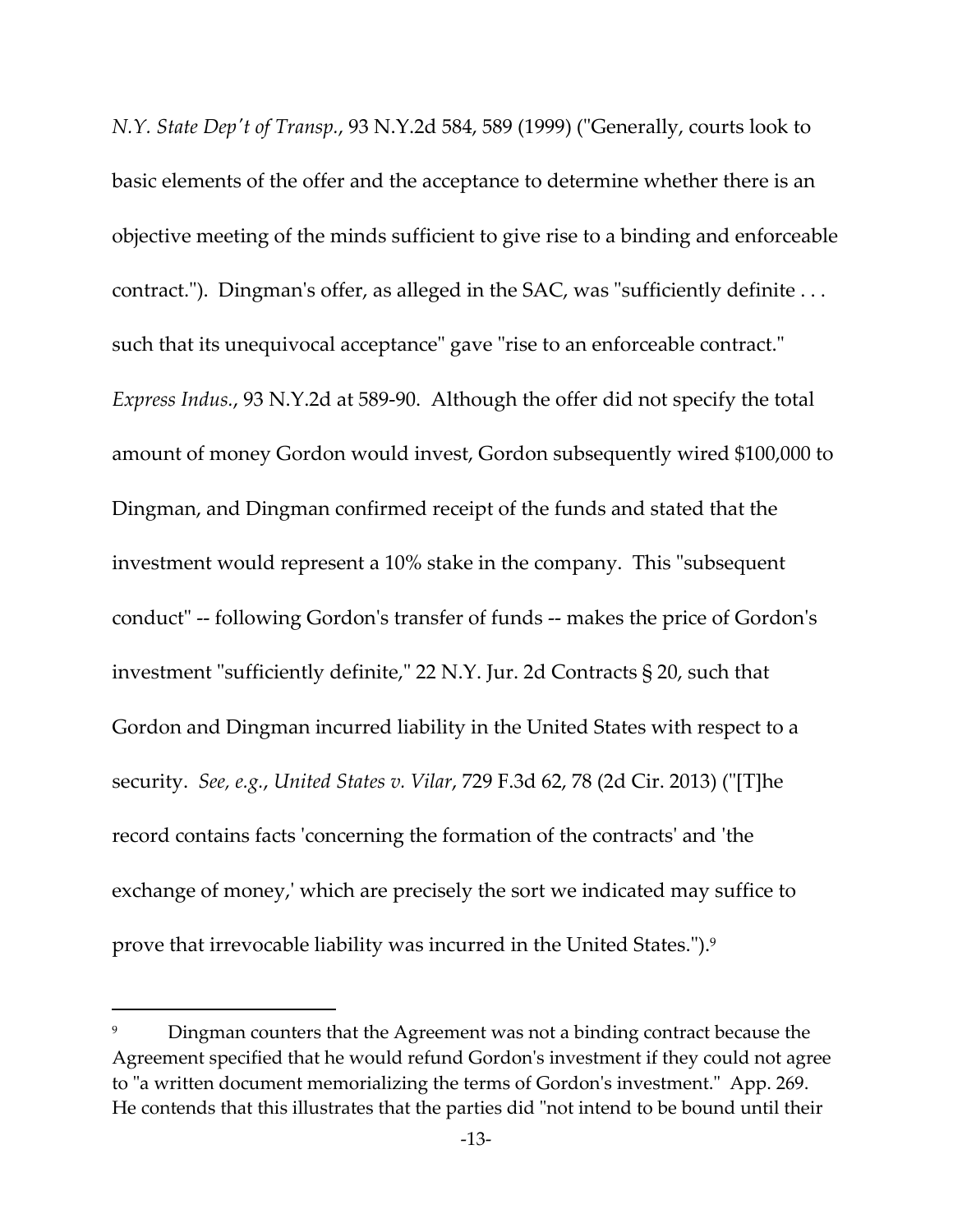The district court assumed that the Agreement was a binding contract but nonetheless concluded that both parties' liabilities were "revocable" because, had the Bahamian authorities refused to approve the issuance of shares, Dingman "was bound to return to Gordon all funds paid by Gordon." Sp. App. 22‐23. We disagree with the district court, however, and hold that irrevocable liability was incurred when the parties entered into the Agreement.

 In this Courtʹs recent decision in *Choi v. Tower Research Capital LLC*, 890 F.3d 60 (2d Cir. 2018) (amended opinion), we addressed whether irrevocable liability was incurred in the United States where trades were "matched" with counterparties in the United States, but "cleared and settled" in Korea the following day. We rejected the contention that the parties had not incurred irrevocable liability in the United States because the foreign exchange could cancel or modify a trade at any time prior to the "clearing and settlement"

agreement [was] reduced to writing," and thus, the Agreement was not binding. *Chatterjee Fund Mgmt.*, *L.P. v. Dimensional Media Assocs.*, 260 A.D.2d 159, 159 (1st Depʹt 1999). Gordon and Dingmanʹs subsequent conduct belies this argument. Gordon would not have wired \$100,000, and Dingman would not have confirmed it as an investment, unless both understood the Agreement to be a binding investment contract. *See* Restatement (Second) of Contracts § 4 (1981) ("A promise . . . may be inferred wholly or partly from conduct.ʺ); *see also Richbell Info. Servs. Inc. v. Jupiter Partners, L.P.*, 309 A.D.2d 288, 297 (1st Dep't 2003) ("The intention to commit an agreement to writing will not prevent contract formation prior to execution.").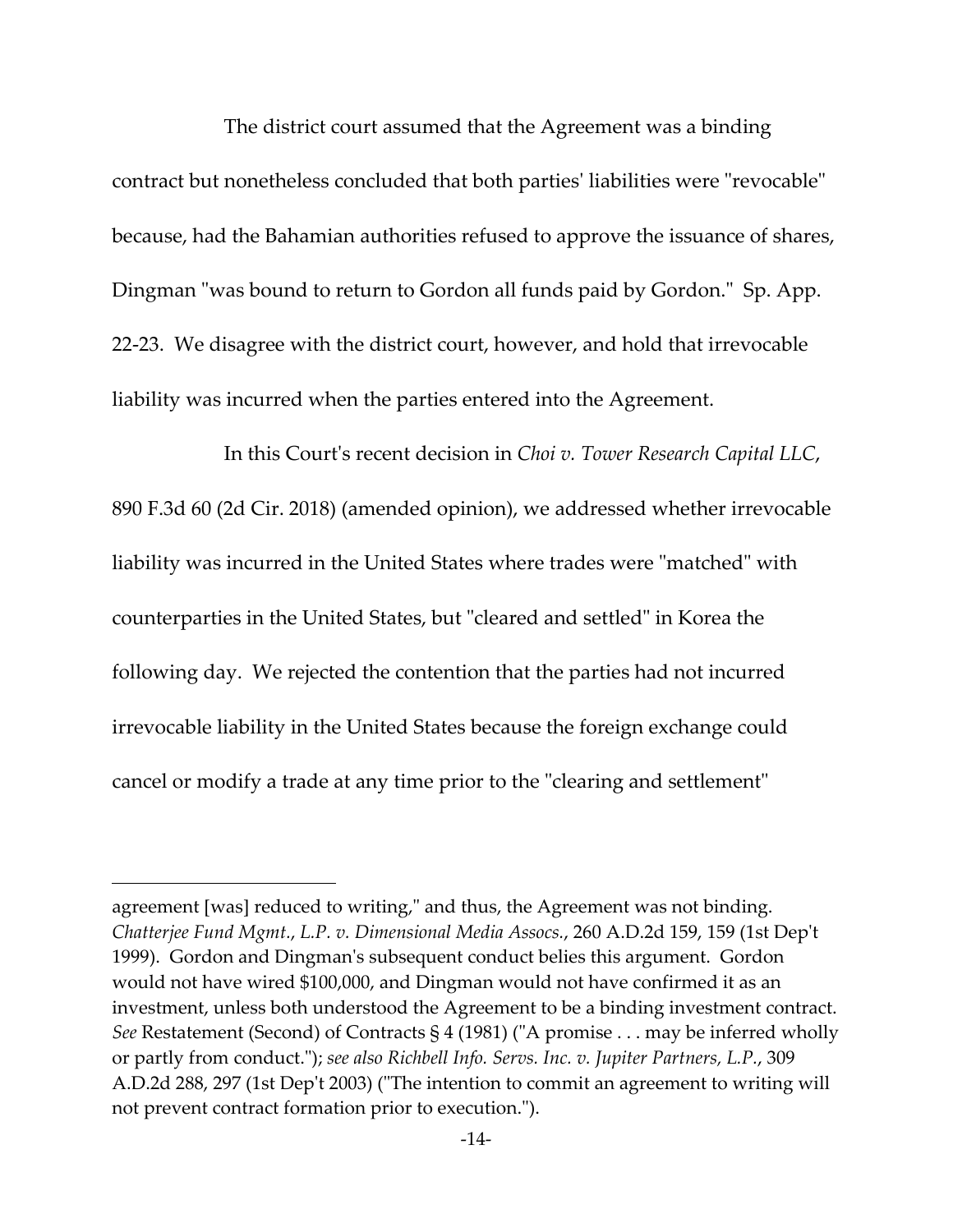abroad. We explained that  $\lceil w \rceil$  hether the exchange can cancel or modify trades ... says nothing about whether either trading party is free to revoke its ... acceptance of a trade" after matching, and "that the exchange has the power to rectify errors in the partiesʹ contracts does not render those contracts ʹrevocableʹ in any meaningful sense." *Id.* at 68.

As in *Choi,* the fact that the partiesʹ obligations were ultimately subject to a condition subsequent does not mean that either party was effectively "free to revoke its  $\dots$  acceptance," or change its mind until the approval of the shares abroad. *Id.* Nor does the fact Dingman could have been required to return Gordon's investment render Gordon's obligation to pay Dingman in exchange for OWH equity freely "revocable' in any meaningful sense." *Id.* Gordon was committed to the transaction when Dingman offered, and Gordon agreed to purchase, a 50% interest in OWH through funds wired to Dingmanʹs accounts. That Agreement occurred in New York.

A number of district courts within this Circuit have similarly found that, under *Absolute Activist*, irrevocable liability may be incurred despite the existence of conditions necessary to closing the transaction abroad, including foreign approval. *See, e.g.*, *Liberty Media Corp. v. Vivendi Universal SA*, 861 F.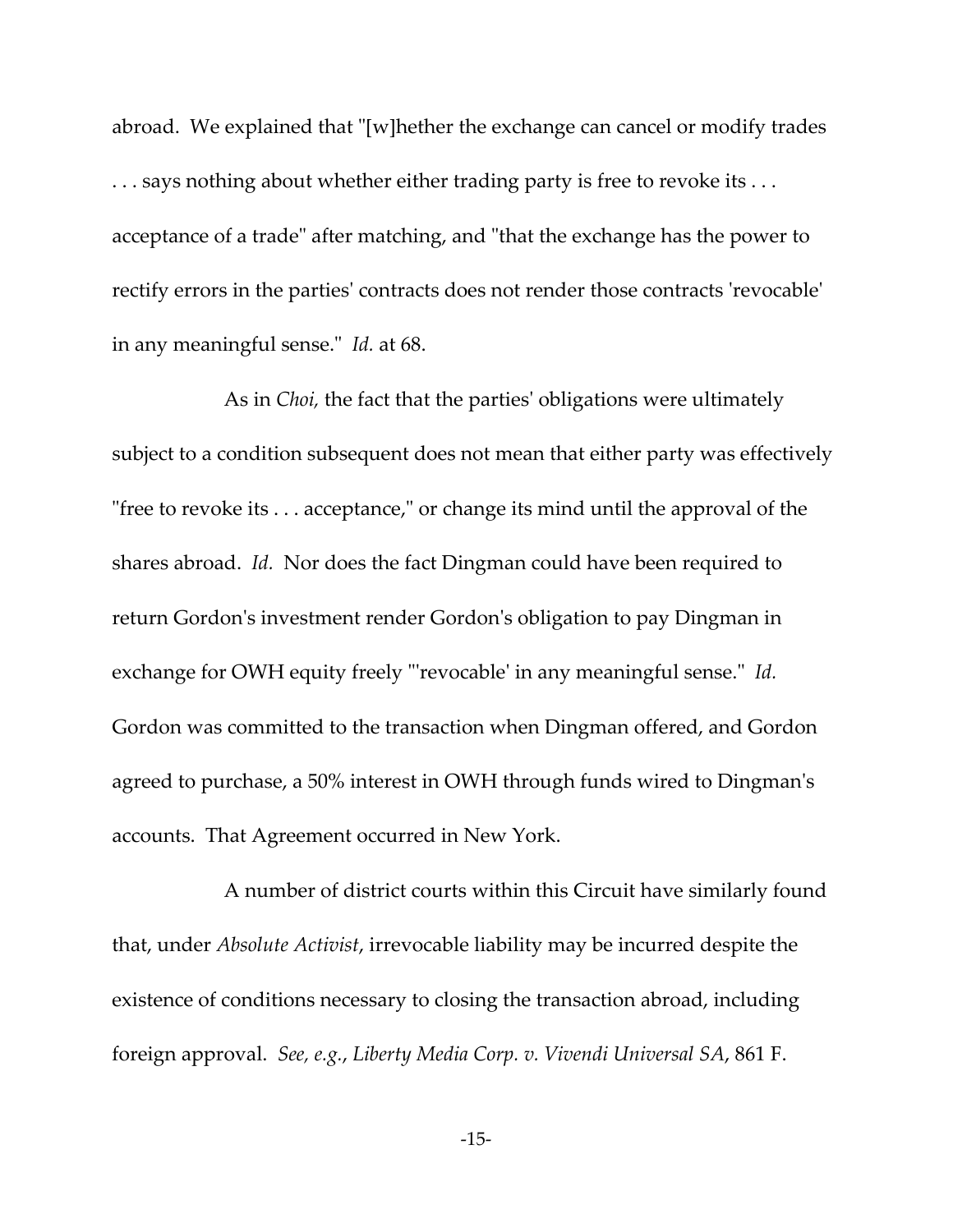Supp. 2d 262, 269 (S.D.N.Y. 2012). Other courts have held that liability was irrevocable when the party "no longer had the discretion to revoke acceptance," notwithstanding that the transaction was not completed until other conditions were met abroad. *Arco Capital Corps., Ltd. v. Deutsche Bank AG,* 949 F. Supp. 2d 532, 543 (S.D.N.Y. 2013) (plaintiffs plausibly alleged that irrevocable liability was incurred when funds were delivered to New York even though the purchase involved a Cayman Islandsʹ purchaser and Cayman Islandsʹ issuer, and was completed only upon acceptance by the Issuer in the Cayman Islands); *see also Atlantica Holdings, Inc. v. Sovereign Wealth Fund Samruk‐Kazyna JSC*, 2 F. Supp. 3d 550, 561 (S.D.N.Y. 2014) (plaintiffs‐purchasers of a Kazakhstani bankʹs securities incurred irrevocable liability in the United States because whether they could revoke their purchases depended on circumstances "out of their control," that is, they could revoke only if the bank took certain "adverse" actions up until the restructuring was approved by the creditors and the Kazakhstani court).

As in *Atlantica*, whether the circumstances allowing Gordon to "revoke" his purchase would come to pass was an outcome entirely out of Gordonʹs control and depended solely on subsequent actions taken by the Bahamian authorities. *See Atlantica Holdings,* 2 F. Supp. 3d at 561. Therefore, as a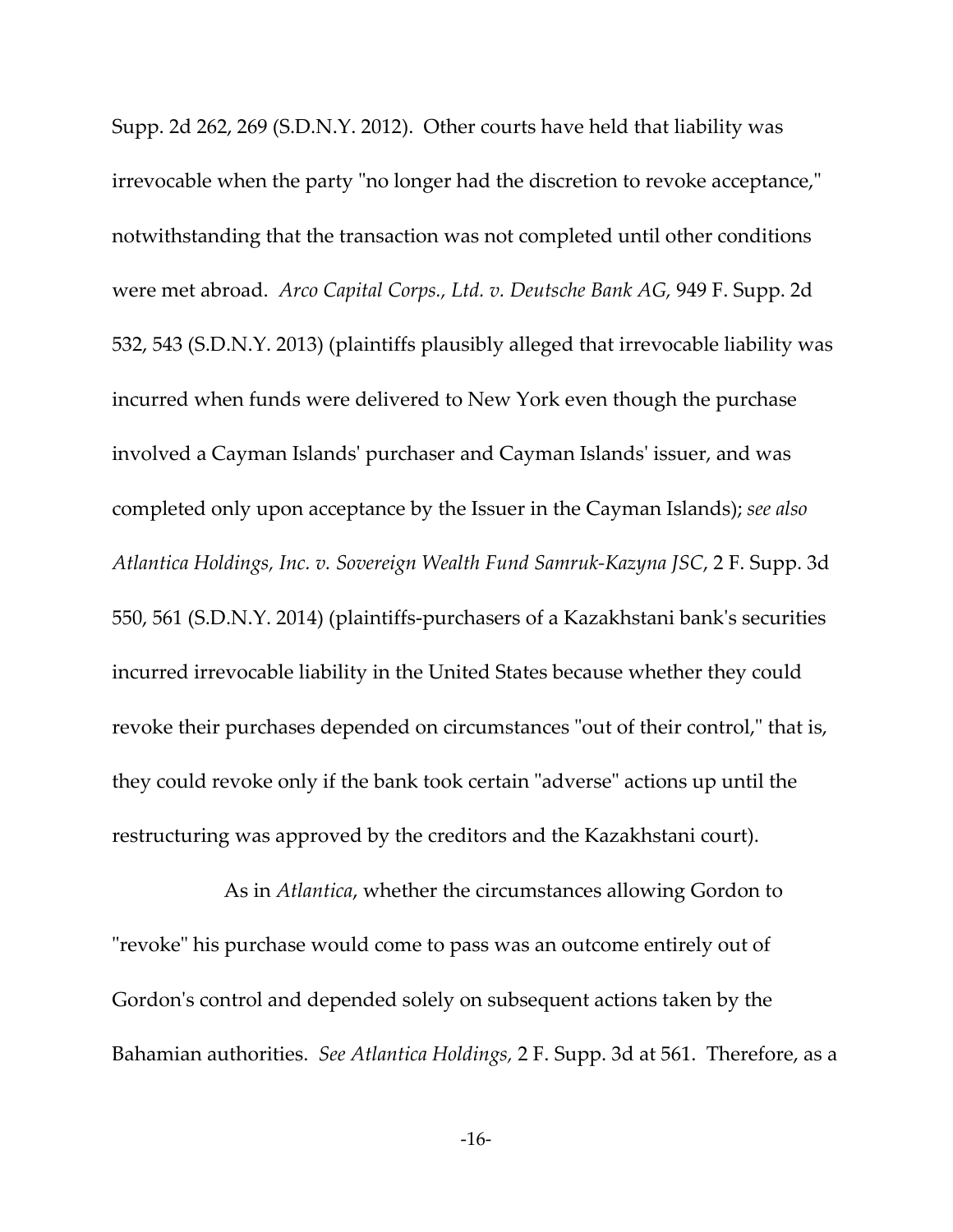practical matter, Gordon was contractually obligated and he could not, on his own accord, revoke the Agreement. This is sufficient to satisfy the test for irrevocable liability set forth in *Absolute Activist*. *See Absolute Activist,* 677 F.3d at 68 (ʺ[I]t is sufficient for a plaintiff to allege facts leading to the plausible inference that . . . the purchaser incurred irrevocable liability within the United States to take and pay for a security.").

 On the facts alleged in the SAC, the Agreement was entered into in New York, and irrevocable liability was incurred in the United States. Accordingly, we conclude that Gordon plausibly alleged a domestic transaction cognizable under section 10(b).

### **II. Predominately Foreign**

#### **A.** *Applicable Law*

 In *Parkcentral Global HUB Ltd. v. Porsche Automobile Holdings SE*, we qualified the scope of the *Absolute Activist* decision. 763 F.3d 198 (2d Cir. 2014) (per curiam). We held that while the presence of a "domestic transaction" in a security is a necessary element of a section 10(b) claim (unless the transaction is in a security listed on a domestic exchange), it is not necessarily sufficient to make the invocation of section 10(b) appropriately domestic. *Id.* at 215. In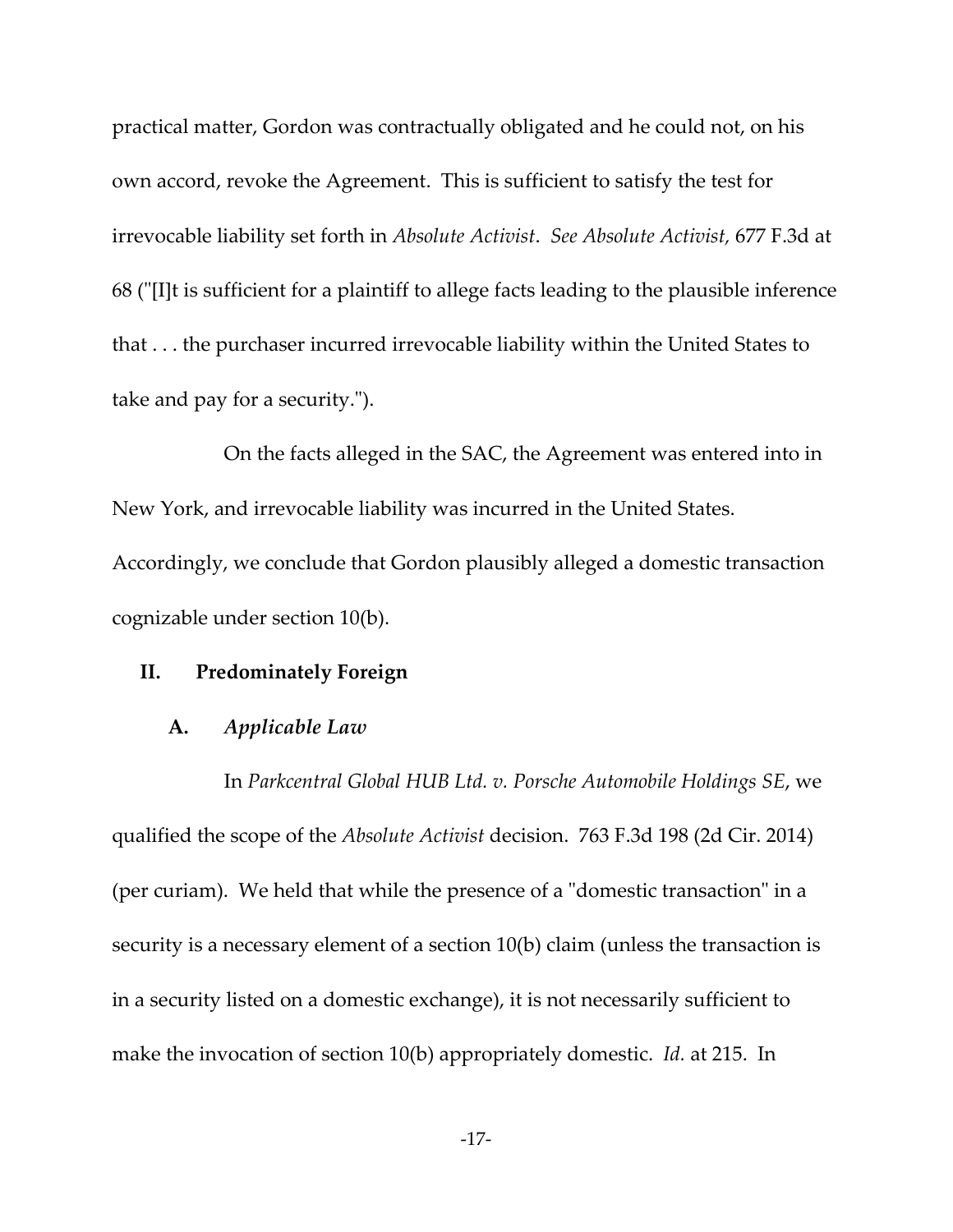certain cases, the facts may be so predominantly foreign as to render the application of section 10(b) impermissibly extraterritorial. *See id.*

In *Parkcentral*, we cautioned that this Court "do[es] not purport to proffer a test that will reliably determine when a particular invocation of § 10(b) will be deemed appropriately domestic or impermissibly extraterritorial." *Id.* at 217. Rather, "courts must carefully make their way with careful attention to the facts of each case." *Id.* "The potential for incompatibility between U.S. and foreign law is just one form of evidence that a particular application of a statute is extraterritorial. It is neither a safe harbor nor the only relevant consideration in the extraterritoriality analysis." *Id.* at 216-17.

## **B.** *Application*

Dingman argues that even assuming the Agreement was a "domestic" transaction," it cannot serve as the basis of a section 10(b) claim because Gordon's claims are so predominantly foreign as to render them "impermissibly extraterritorial.<sup>"</sup> *Id.* at 216.

 We disagree. *Parkcentral* involved securities‐based swap agreements and the foreign company defendant was not a party to the agreements. The swaps were pegged to the price of shares traded only on European exchanges.

‐18‐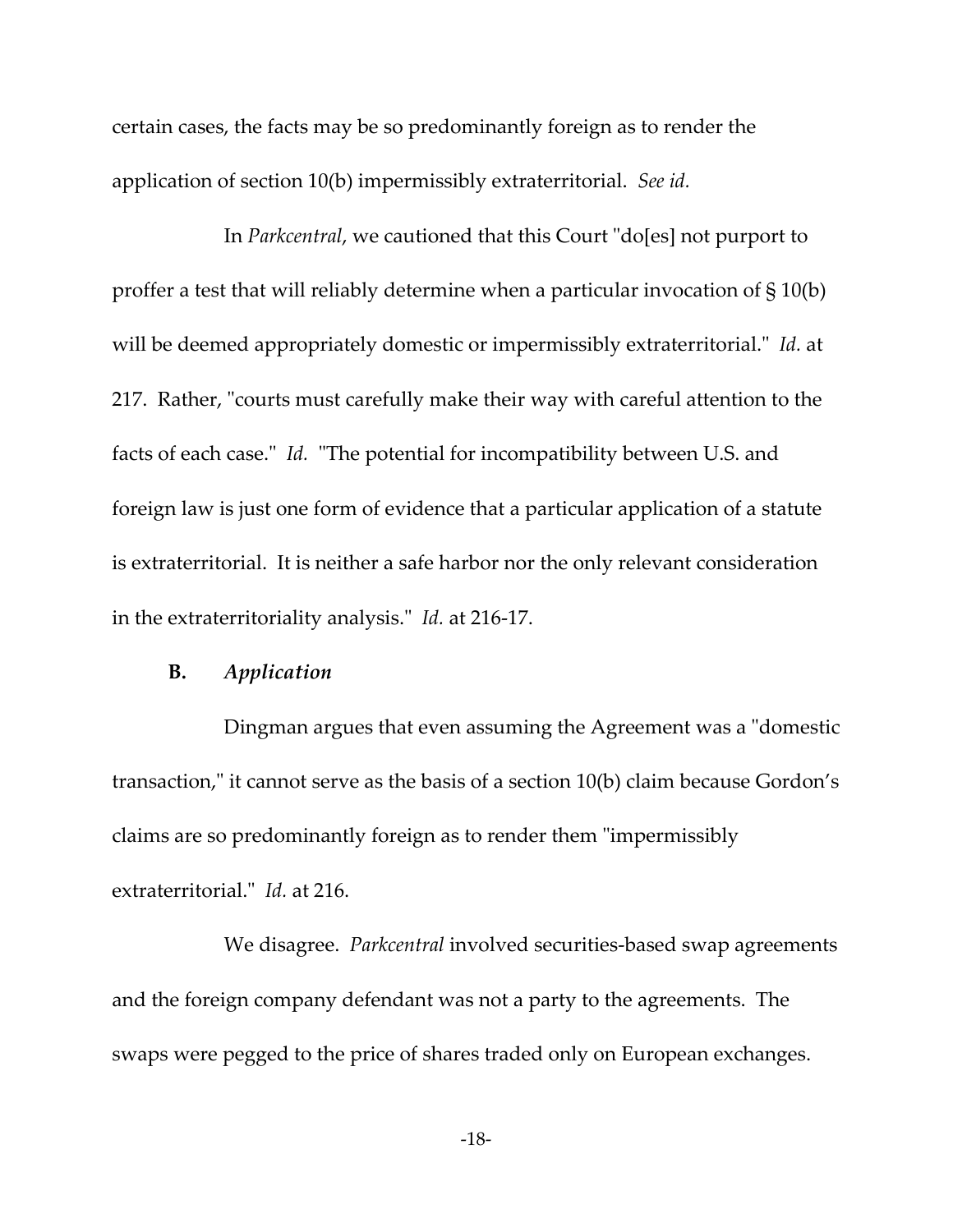The allegedly fraudulent conduct involved statements made primarily in Germany with respect to stock in a German company, and such misconduct was already the basis of several foreign investigations and enforcement actions. Accordingly, we found that the application of section 10(b) to the *Parkcentral* defendants "so obviously implicate[d] the incompatibility of U.S. and foreign laws" that Congress could not have intended it in "a manner consistent with the presumption against extraterritoriality." *Id.* 

 The facts in this case, however, do not present nearly the same level of foreign entanglement as presented in *Parkcentral*. Defendants point to the following: Dingman is a permanent resident of the Bahamas; the venture involved development and operation of restaurants, bars, and hotels in the Bahamas; the entities were incorporated in the Bahamas by a Bahamian lawyer; witnesses and the books and records are in the Bahamas; and "a United States" court cannot direct Dingman or Out West to issue shares to Gordon in contravention of Bahamian regulations." Def.-Appellee's Br. at 26-28.

 We are not persuaded that the foreign components present in this dispute render the claims impermissibly extraterritorial. As discussed above, the SAC alleges substantial domestic contacts. The Agreement was entered into in